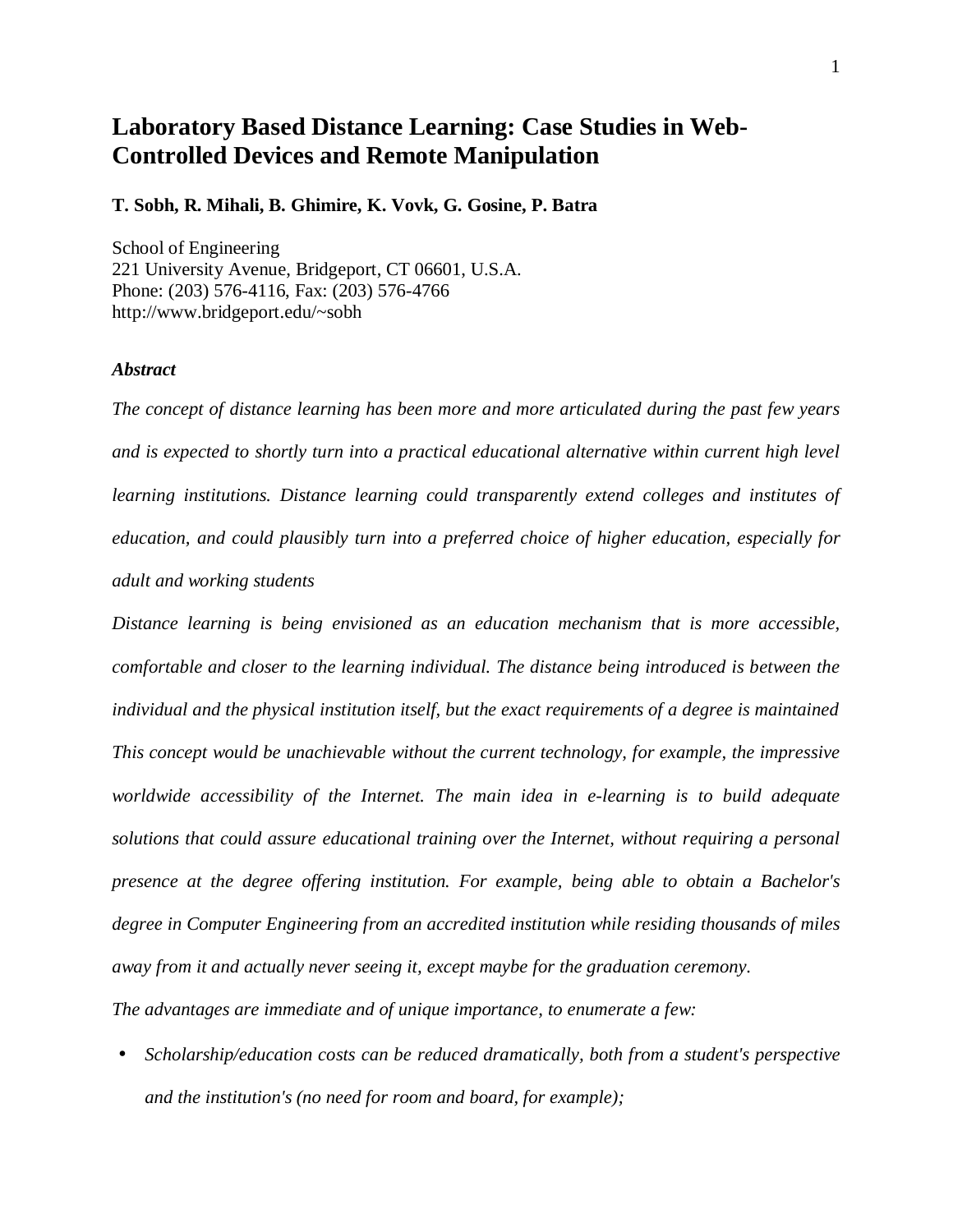- *The usually tedious immigration and naturalization issues that are common with international students are eliminated;*
- *The limited campus facilities, faculty members and course schedules an institution can offer are no longer a boundary;*
- *Working adults can consider upgrading skills without changing their lifestyles*

*The paper offers several instances of projects that can be mainly utilized for distance learning for lab-based courses. The projects have an engineering / laboratory flavor and are being presented in an arbitrary order. The control topics range from vision and sensing to engineering design, scheduling, remote control and operation. Our inclination is towards being able to set up physical labs online, thus allowing students to use equipment / machines (microscopes, manipulators – for handling substances or various objects part of experiments, pulleys, etc), hence the goal of creating tools to allow engineering lab based courses to be offered via distance learning.*

## **Introduction**

Distance learning possibilities have been considered for quite some time, however, only the recent growth of the Internet did make them a reality.

One idea is to use the large information bandwidth that the Internet can offer and expose a variety of educational materials online. A course could, for example, be offered online through a comprehensive list of multimedia solutions ranging from an online course book and online homework submissions to live video conferencing, auditing and examinations. There are many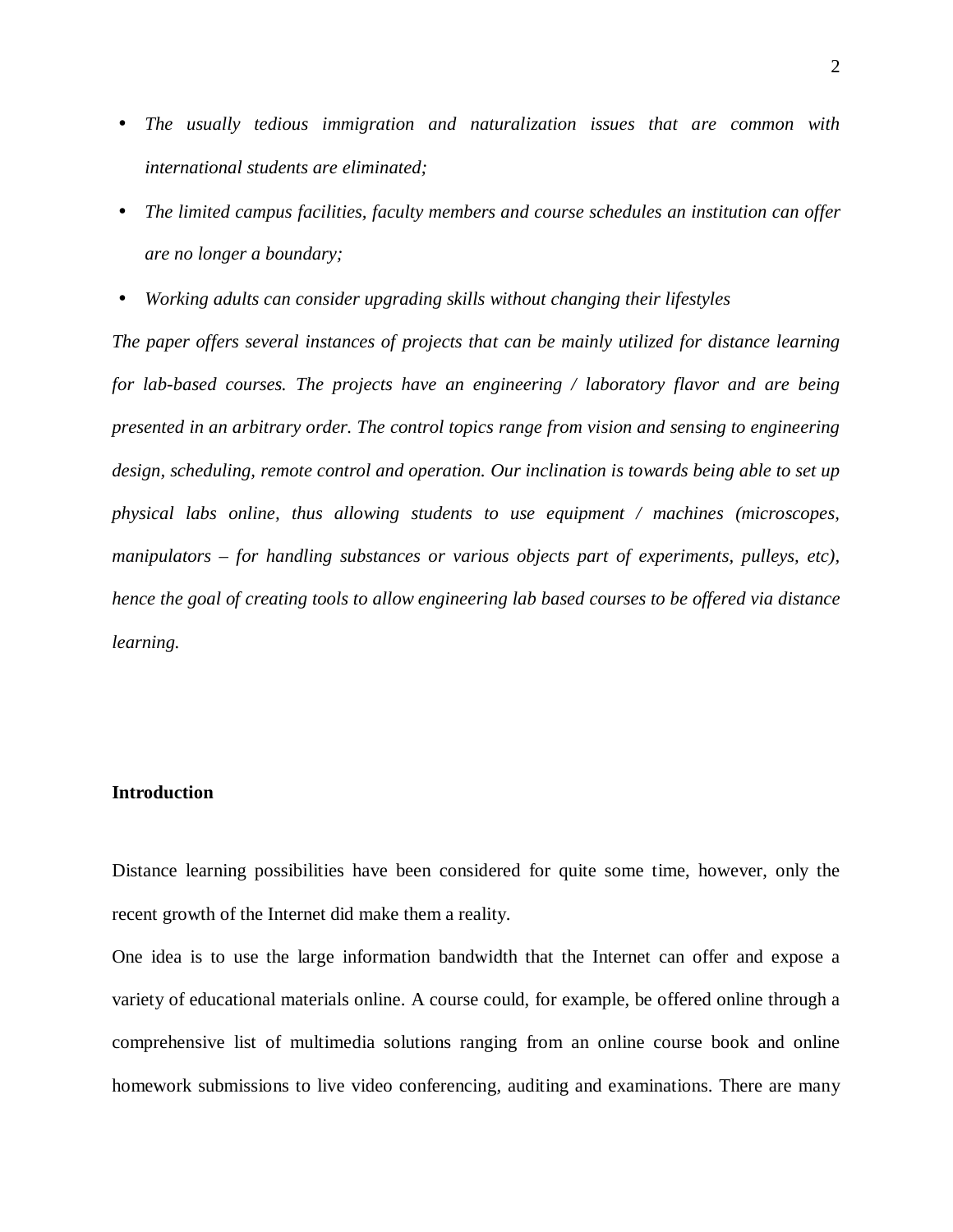methods to create an online course and an appropriate one would have to be chosen, considering issues such as security/reliability of training, educational expectations such as work speed improvement (e.g. math and programming courses), physical dexterity (e.g. mechanical, medical courses), etc. Some courses might require specialized hardware (for example robotics and automation), such as haptic devices combined with virtual reality gear, etc.

It is certainly easy to set up online some of the courses, such as computer programming, mathematics, literature, while it is difficult to setup engineering or laboratory based courses due to the custom and specific hardware required. For example setting up chemistry or physics laboratories could present potential safety and cost issues, medical laboratories bring many additional issues, and at an absolute view there could certainly be issues that the current technology could not solve for distance learning purposes.

We concentrate on some of the aspects of the mentioned problems and present a few implementations that could help in solving them.

In a supportive effort towards faster distance learning implementations, we present through this work a sequence of projects that have been developed and can serve the process of distance learning education, ranging from simple "hobby" style training to professional guidance material. Before proceeding to the details of each project, a synopsis of each project is presented:

## *Internet Controlled Robot with Video Feedback*

The project simplifies the control of an inexpensive mobile manipulator and offers a simple web based interface with a video feedback that allows the control of the robot from any point on the web with a few clicks of a mouse. The user can activate each link separately or move the robot to a given location, and a live stream of the robot will confirm its coordinates.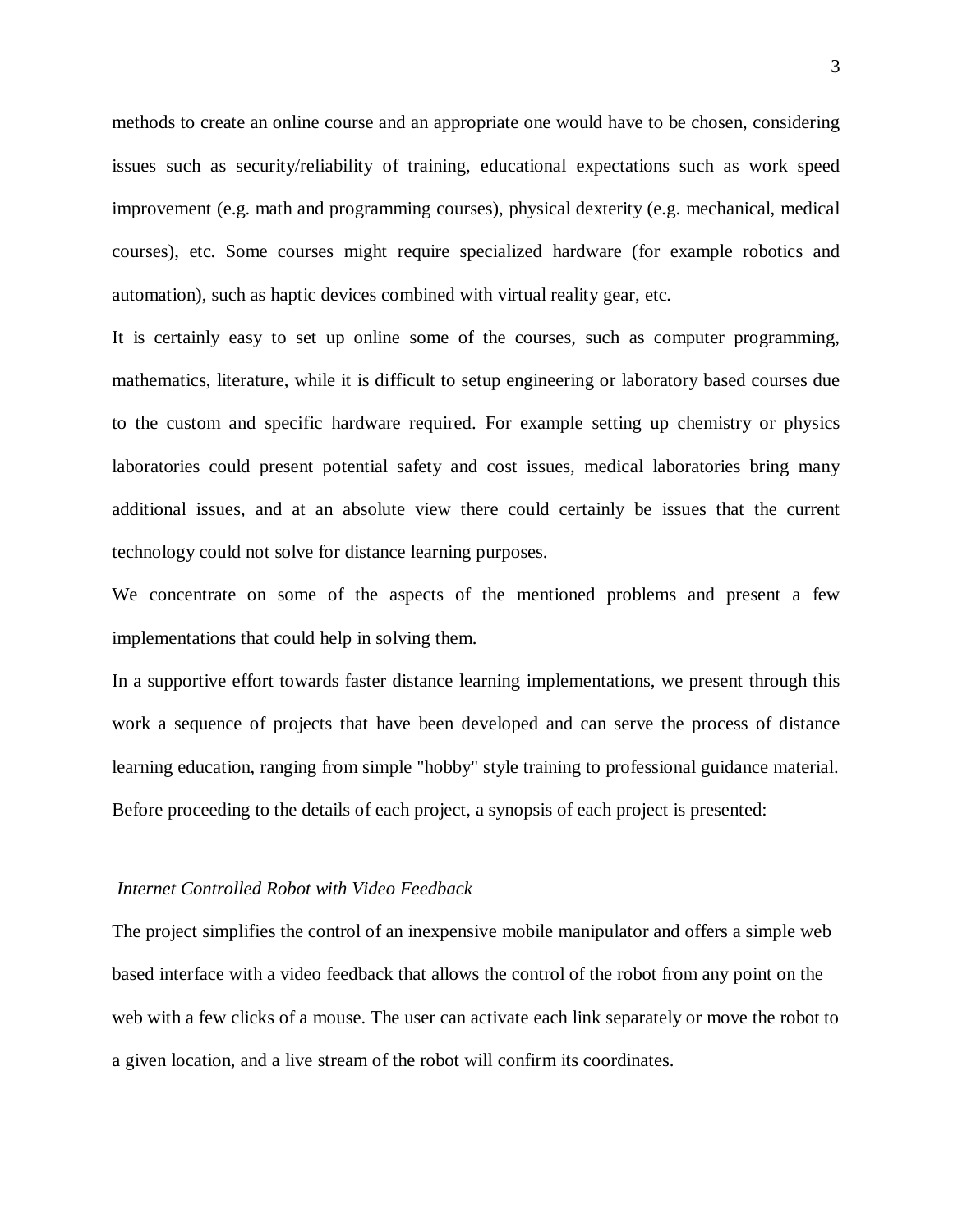## *WWW Gateway for the Mitsubishi MoveMaster-EX Robot*

Like the majority of manipulators, the MoveMaster robot from Mitsubishi offers a mini language set that allows its control when connected to a computer. This project demonstrates the ability to interface the robot's language set with a simple web interface, thus allowing remote programming of the manipulator.

#### *Remotely Controlled Monitoring Vehicle*

The project demonstrates how a low cost monitoring vehicle can be controlled from a remote location, providing visual feedback to the remote operator. The main applications include security, surveillance, child monitoring and territory exploration.

## **1. Internet Controlled Robot with Video Feedback**

This Internet-Controlled Robot is a robust and repeatable telerobotic manipulator that can be controlled from any Internet-enabled computer around the world. The aim of this project is to create a functional system that allows the efficient control of a supervised telerobot. In supervised telerobotics, an operator at a local site utilizes input devices and graphical visualization tools to command the execution of a task at a remote site using a telerobot.

The robot is controlled from a web page, where the operator handles the robot by using a graphical user interface. The operator can control each link of the robot separately, or move the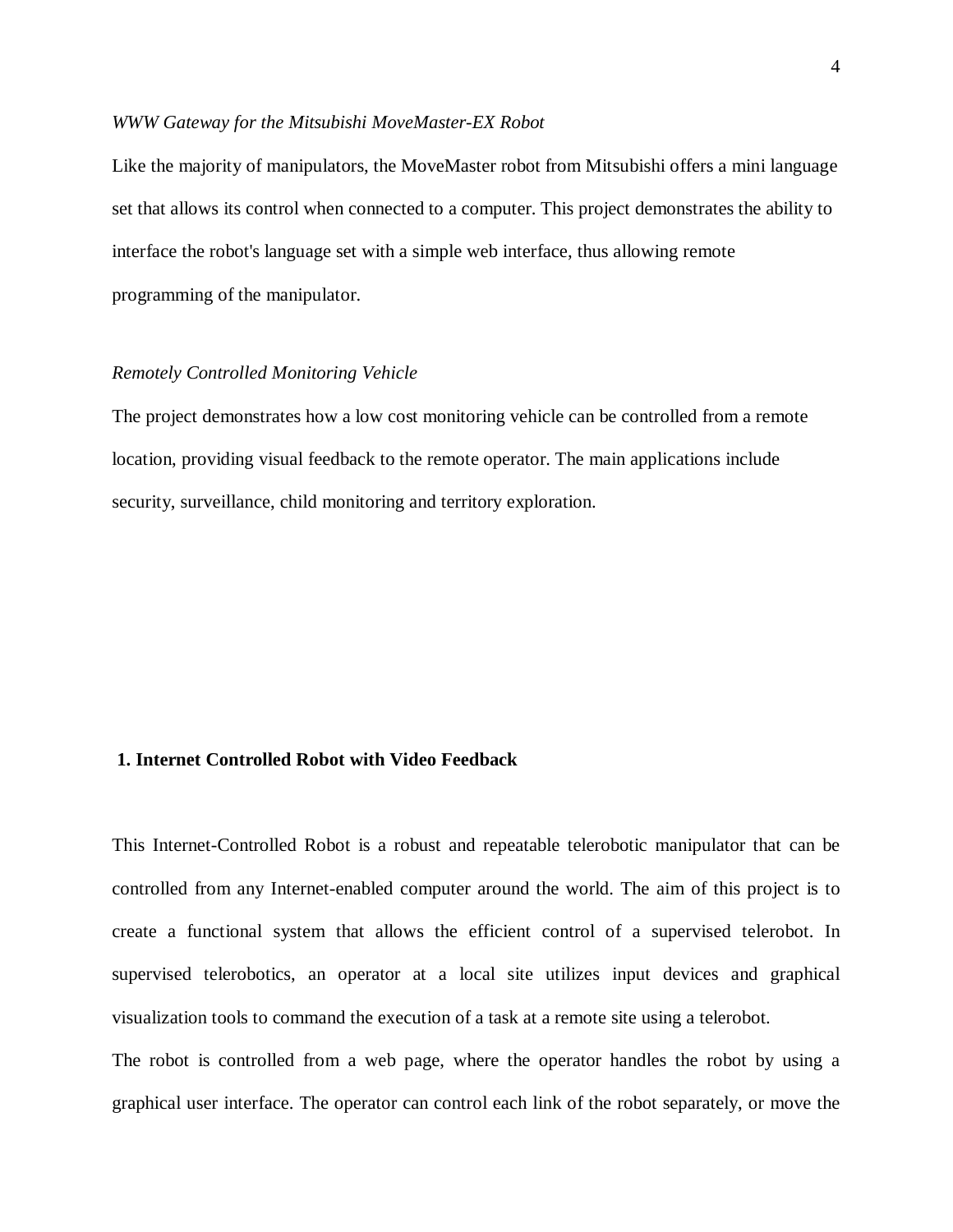robot to a given point in 3-D space by inputting the corresponding coordinates. The operator sees the movement of the robot on the computer screen in real-time via a live video camera broadcast. This allows the operator to see the immediate effects of his or her control actions and correct them if necessary.

Such a system can be used to control a robot that operates in a hazardous or inaccessible environment. In addition, it offers the benefit that the operator does not have to be in the vicinity of the robot, but can be located anywhere throughout the globe. Practical applications of the system include remote-controlled operations in radioactive or toxic areas, which are dangerous for human beings, as well as remote reconnaissance and sample collection.

The designed robot features base-rotation, shoulder, elbow and wrist motion with a functional gripper along with two additional servos to provide steering. The electronics and the servo controller are completely assembled. A host PC is used to issue positioning commands.

For the Internet control of the robot, we have created a distributed high performance client/server architecture [1]. In this architecture the client provides a control interface for the user and transmits control commands to the server over TCP/IP, encoding the data before the transmission. The system architecture is based on the thin client model where the client performs only data validation and data transmission routines. The server receives and decodes control commands from the client. Once the transmitted command has been decoded, the server then performs inverse kinematics calculations on the data. This is necessary since the user inputs values of x, y, z coordinates via the client and they have to be transformed into angular values, which the robot's micro-controller can understand.

The server then sends robot control signals over an RS-232 serial port to the robot's built-in micro-controller, which performs the required action as long as the requested position has been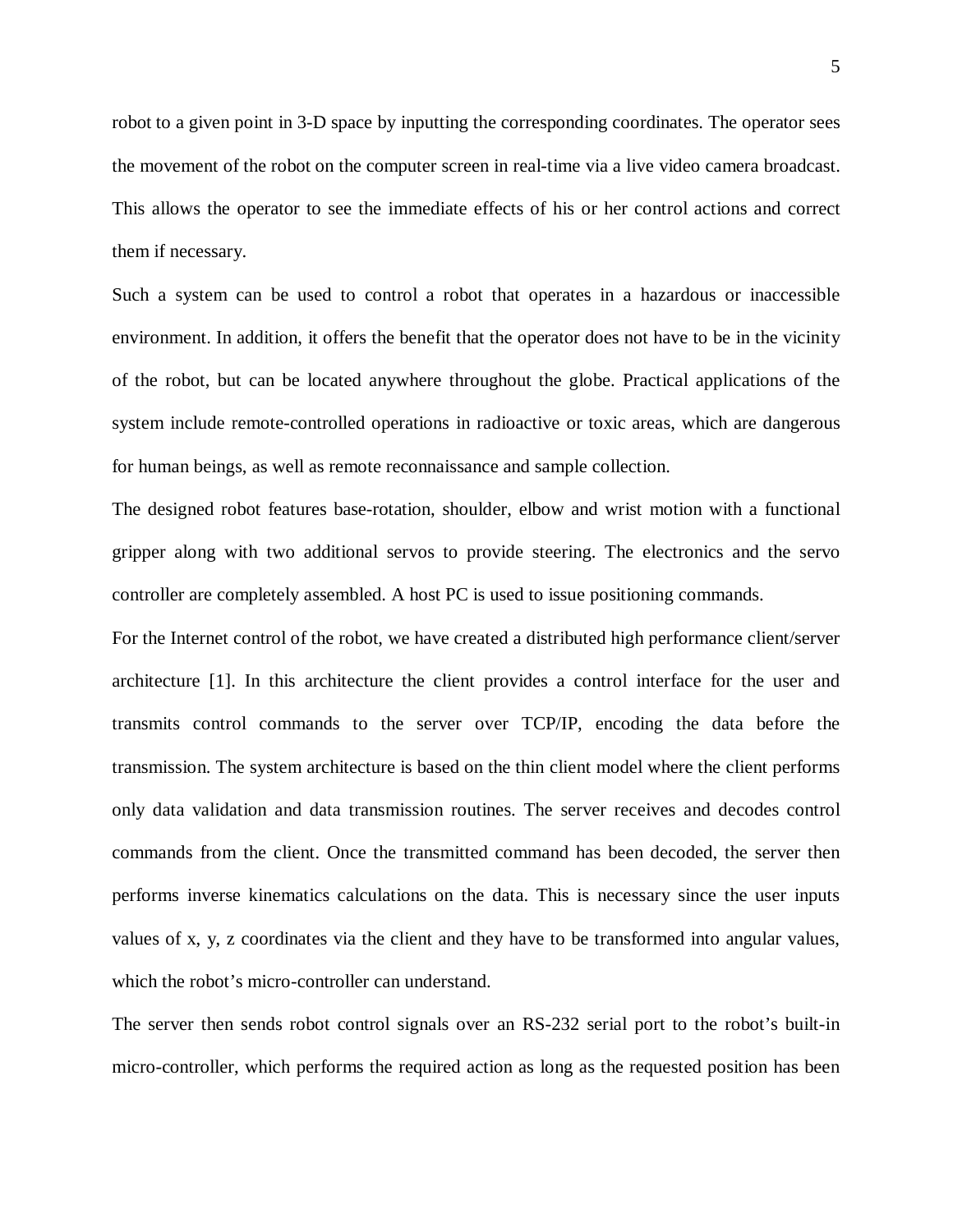validated and confirmed to be within the robot's workspace. The user receives visual feedback from a video camera that is focused on the robot. The video signal comes from a CCD Camera connected to the server via a Universal Serial Bus interface and has a resolution of 640 x 480 pixels. The signal is converted into streaming *RealVideo* format using RealProducer software, encoded at bit rate of 150 Kbps and streamed to the client real video player.

The system flowchart in figure 1 illustrates the composition and the data flow of the complete robotic system. The flow of the data starts from the login prompt where the user has to authenticate him / her self and ends with the robot performing the actual motion [2]. The data itself is constituted largely of the operation commands to the robot, which during transmission, are encoded.



Figure 1 System Flowchart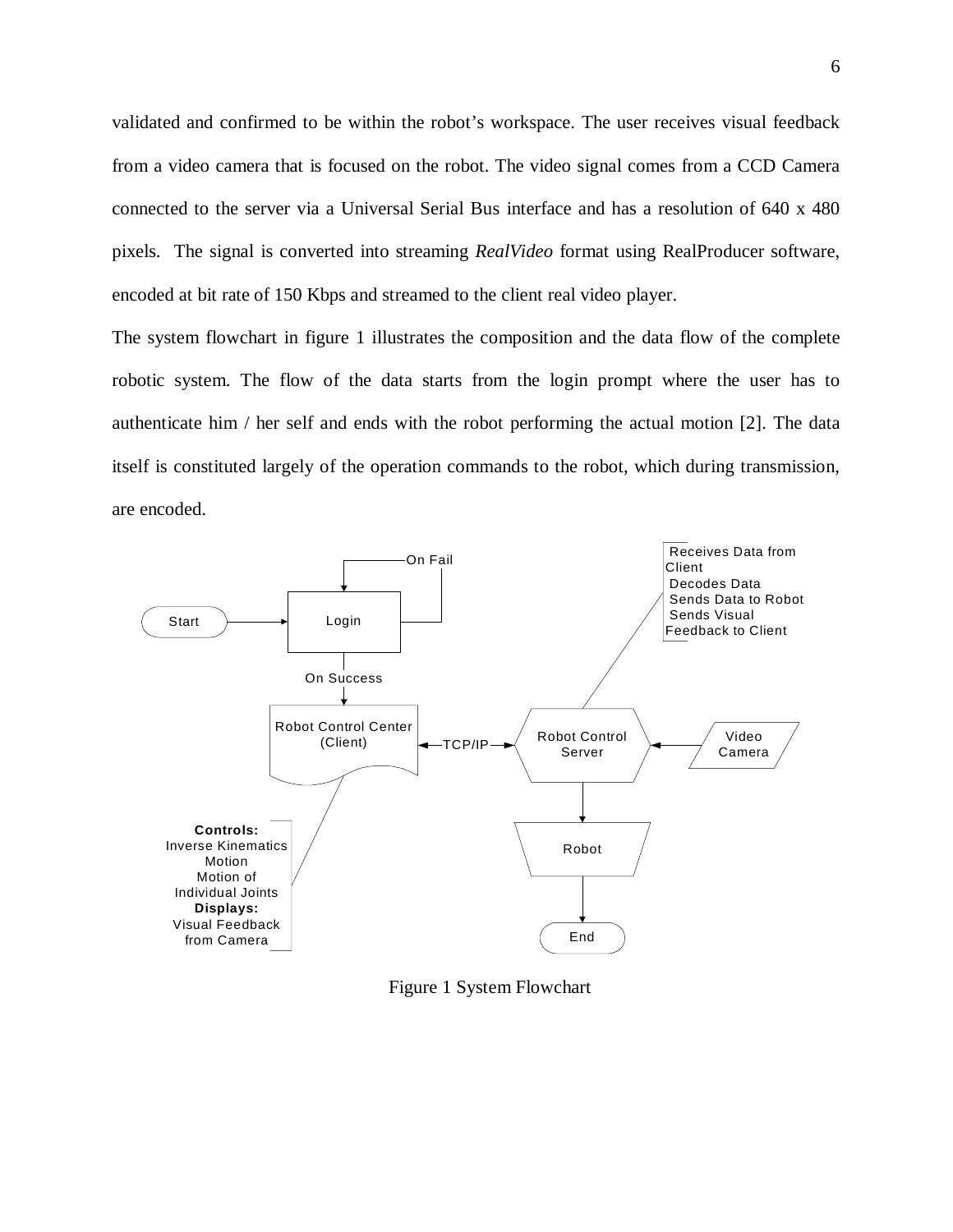The most difficult criterion for most web-based telerobots to meet is that of reliability. The robot must be available on a permanent basis while requiring minimal maintenance. While an operator is waiting for a response from the telerobot they are unable to plan/submit the next request. To minimize this waiting period the response time should be as small as possible [3].

Telerobots have the benefit of human cognitive and perceptual abilities, since they are operated by a human being, they can perform more efficiently in unfamiliar and dynamic environments.

#### **2. WWW gateway for Mitsubishi MoveMaster-EX robot**



Figure 2: Companion website: http://www.bridgeport.edu/~batra/robotics

## **2.1 Objective**

The primary objective of this project is to create a www-interface to the Mitsubishi MoveMaster-EX robot (figure 2) thus allowing a user to connect to the robot and control it from a physically distant workstation without the need to download and install special software.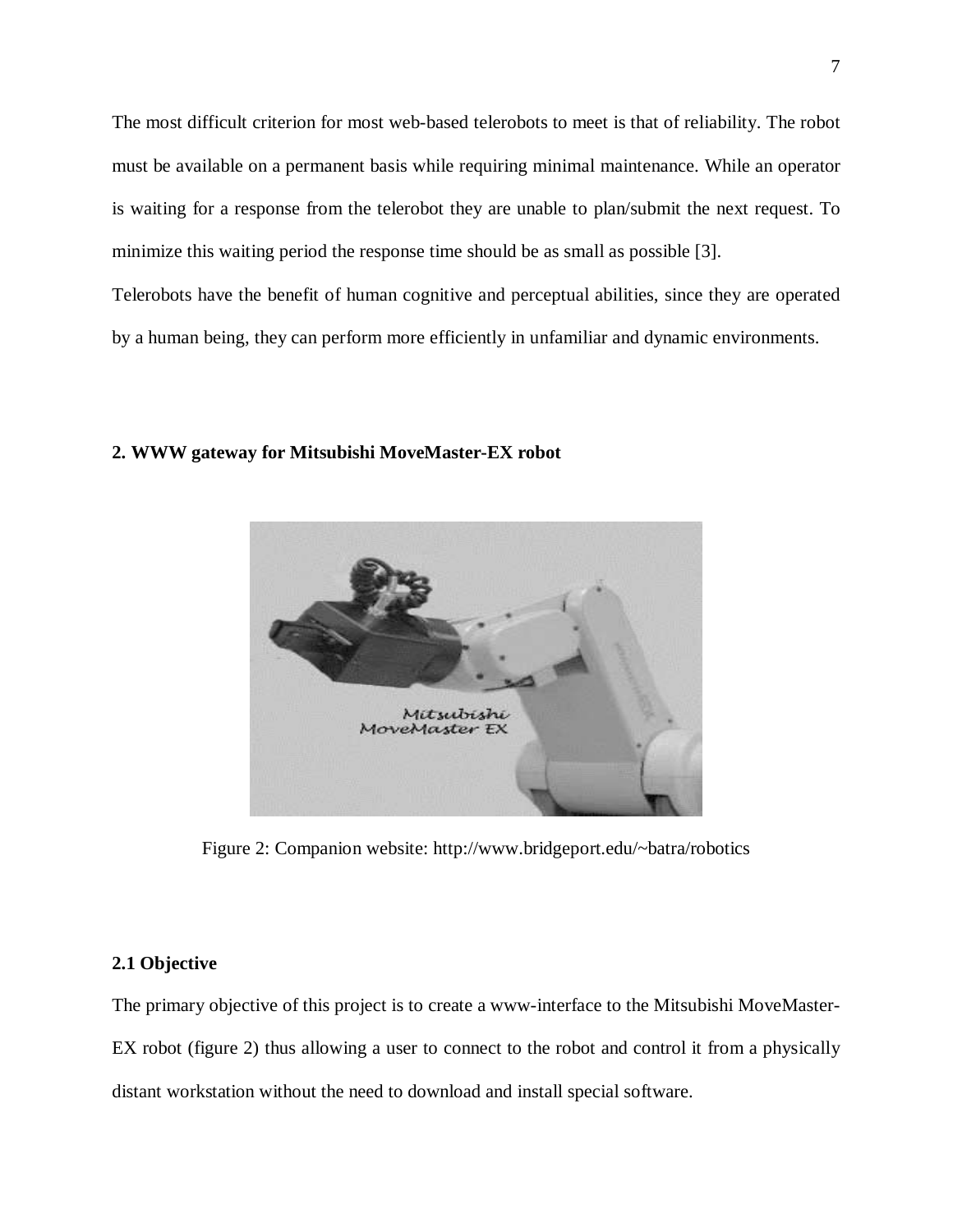## **2.2 Requirements**

The following hardware and software was used for implementation:

- IBM-compatible PC
- Windows NT server 4.0 (Operating System)
- Internet Information Server 4.0 (Web Server)
- RS232 Serial port interface and cable (to connect to robot)
- Active Server Pages (enabled in IIS)
- The *aspexec.dll* component
- Visual Basic (to code the app to write to the serial port)

## **2.3 Implementation**

The objective was accomplished by setting up a web-server on the PC connected directly to the robot (through the RS232 interface) [4,5]. Users connecting to the web-server through the World Wide Web were able to send commands to the robot by using the ASPExec component which the Active Server Pages used to execute writetoport.exe. This executable communicated with the robot by sending these commands through the serial port interface.

Since the Mitsubishi MoveMaster EX allows direct and inverse kinematics control directly through the serial port, there was no need to produce and use any of the kinematics equations. For example the robot can tolerate through the serial port a string such as "MV 100,30,0,40,50,0,-3", where the first 5 values represent the angles in degrees for each of the joints and the last two values represent the pitch and yaw of the end effector. The majority of the robots nowadays do tend to have fully solved IK through their hardware, the evaluation of these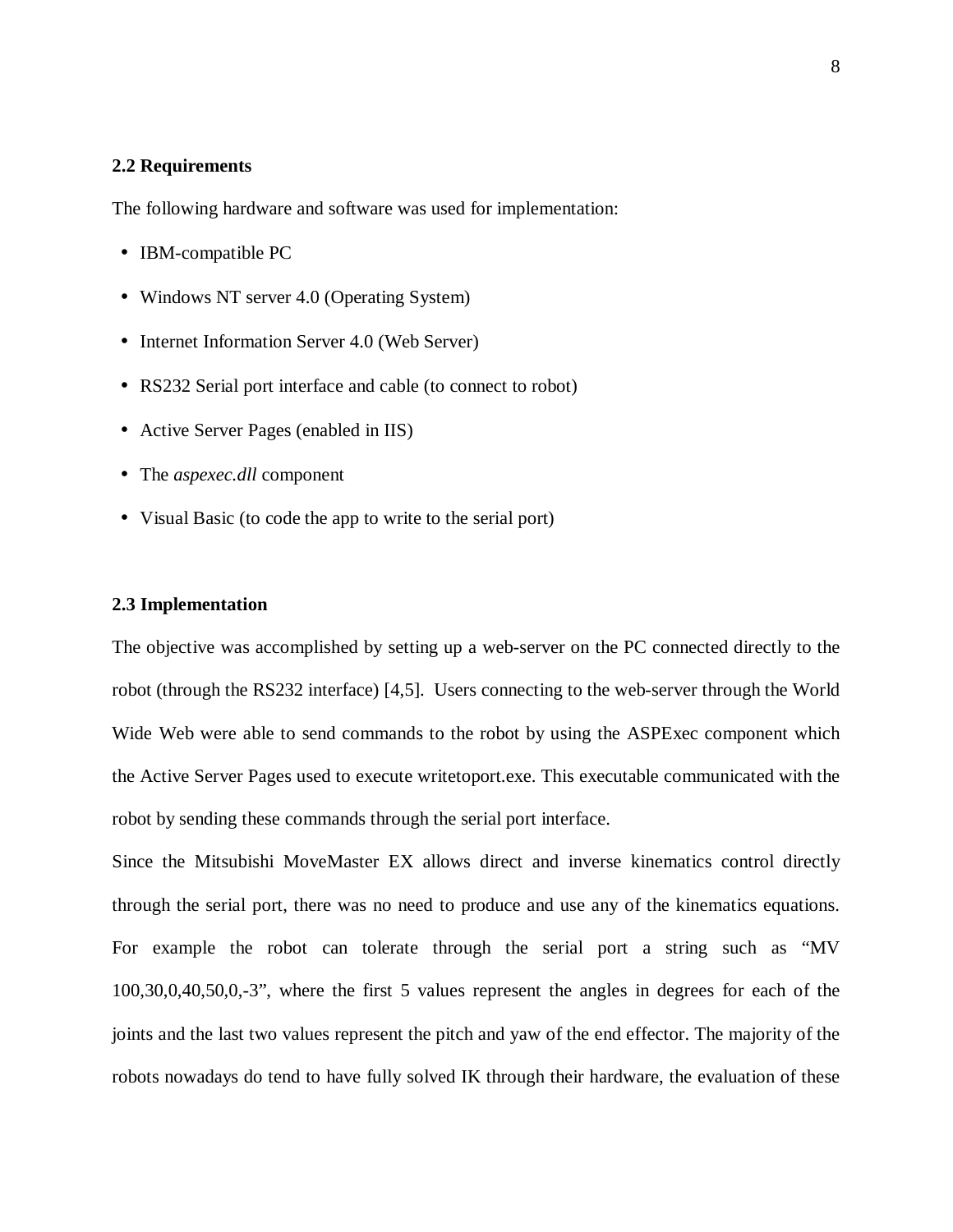equations mainly being appropriate in conjunction with the dynamics equations when the robot needs complete software control (note that the Mitsubishi Movemaster does not provide dynamics control, providing only a set of fixed values for speed and no direct torque/actuators control).

## **2.4 The ASPExec component**

Description: ASPExec allows the execution of DOS and Windows apps through the Active Server Pages (*commandrobot.asp* executes an executable called *writetoport.exe* which sends the appropriate command to the robot through the RS-232 serial interface). The following functionality is available through ASPExec:

property *Application*: Set the path (optional) and exe/com filename

property *Parameters*: Set the app parameters

property *TimeOut*: Set the timeout to wait (milliseconds). Used only for ExecuteDosApp and ExecuteWinAppAndWait

property *ShowWindow*: Set whether the executing app is visible or not. Used only for ExecuteWinAppAndWait and ExecuteWinApp

ExecuteDosApp: Executes the specified app as a DOS app and returns *stdio* as string

ExecuteWinAppAndWait: Execute the specified app as a Windows app and wait for the specified timeout if exec is successful

ExecuteWinApp: Execute the specified app as a Windows app and return result code immediately

Installation: To use this ASP component, we moved the DLL into a subdirectory (such as \winnt\system32 for NT or \windows\system for Win95/98) and type: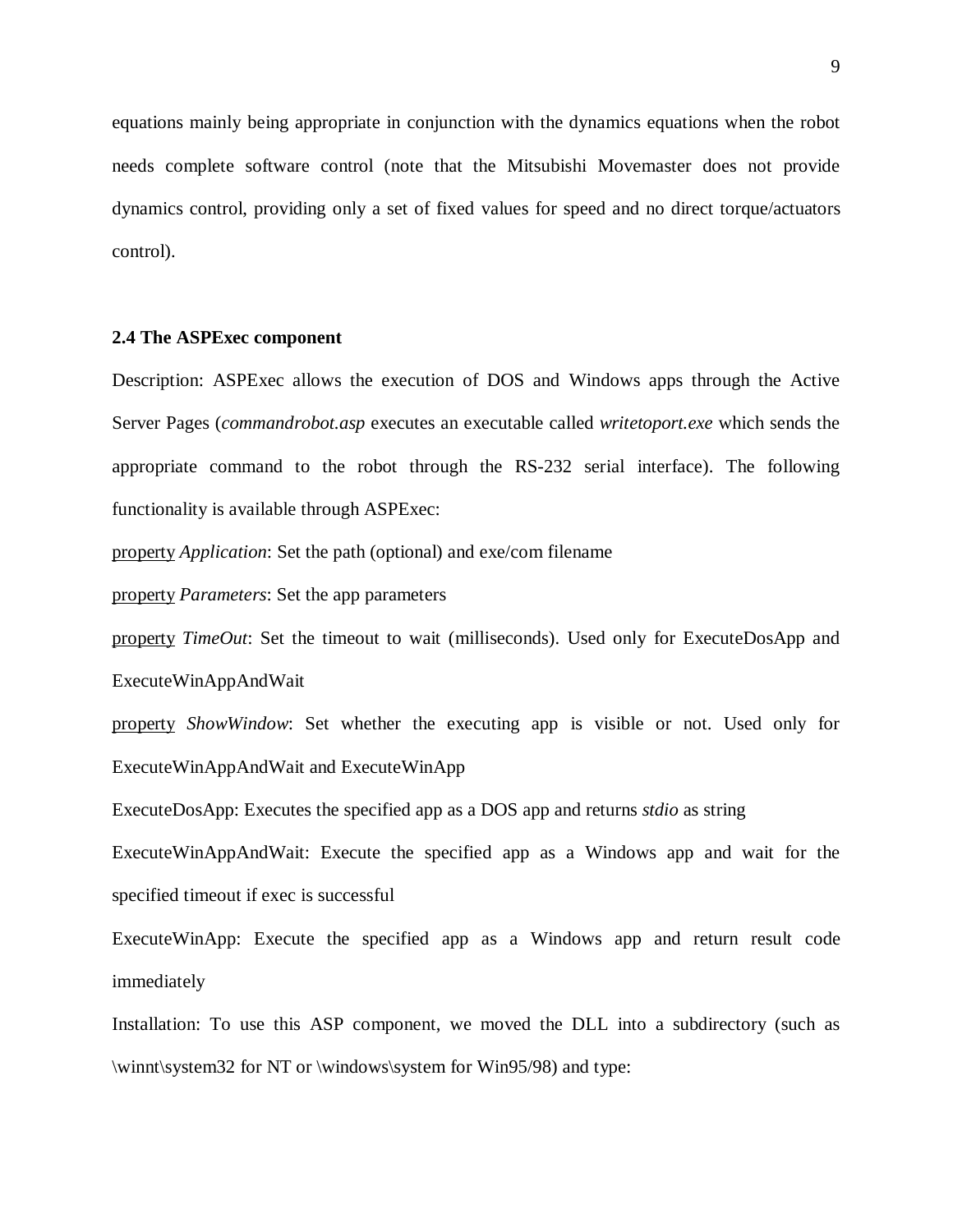## **regsvr32 aspexec.dll**

For the source code for controlling the robot please see Appendix A. Figure 3 shows a screenshot of the controlling interface.

|                                                   | ODARES & J                                                                                     | $10 - 6x$ |
|---------------------------------------------------|------------------------------------------------------------------------------------------------|-----------|
| Puneet Batra ©2000                                | Robotics Write to Port Application (Univ. of Bridgeport, Cpe 360)                              |           |
| MO #1 CE                                          | Expound Comment                                                                                |           |
|                                                   | Attempting to execute c:/robotics/writetoport.exe MO #9, C<br>The result of this call was: Ok. |           |
| NeetRober                                         |                                                                                                |           |
| Flazion clear of citoractes                       | PRESS THIS BUTTON BEFORE EACH MOVE !<br>Butter1 Butter2 Butter1 Butter 4                       |           |
|                                                   | Mitsubishi MOVEMASTER-EX commands only (sample commands follow)                                |           |
| GC: Gripper Close<br>GO: Gripper Open<br>NT: Nest |                                                                                                |           |
|                                                   | MO #, C/O: Move to Position number (#) with gripper closed (C) or open (O)                     |           |
|                                                   |                                                                                                |           |
|                                                   |                                                                                                |           |
|                                                   |                                                                                                |           |
|                                                   |                                                                                                |           |

Figure 3: A screenshot of the main interface page

(http://216.87.101.211:8080/satcontrol/aspexec/commandrobot.asp)

In this interface, the user is allowed to type any of the commands that the robot was designed to accept through the serial port, given that the user is aware of their correct syntax (using the

robot's user manual is recommended). Simple commands such as GC, GO, NT, MO (specified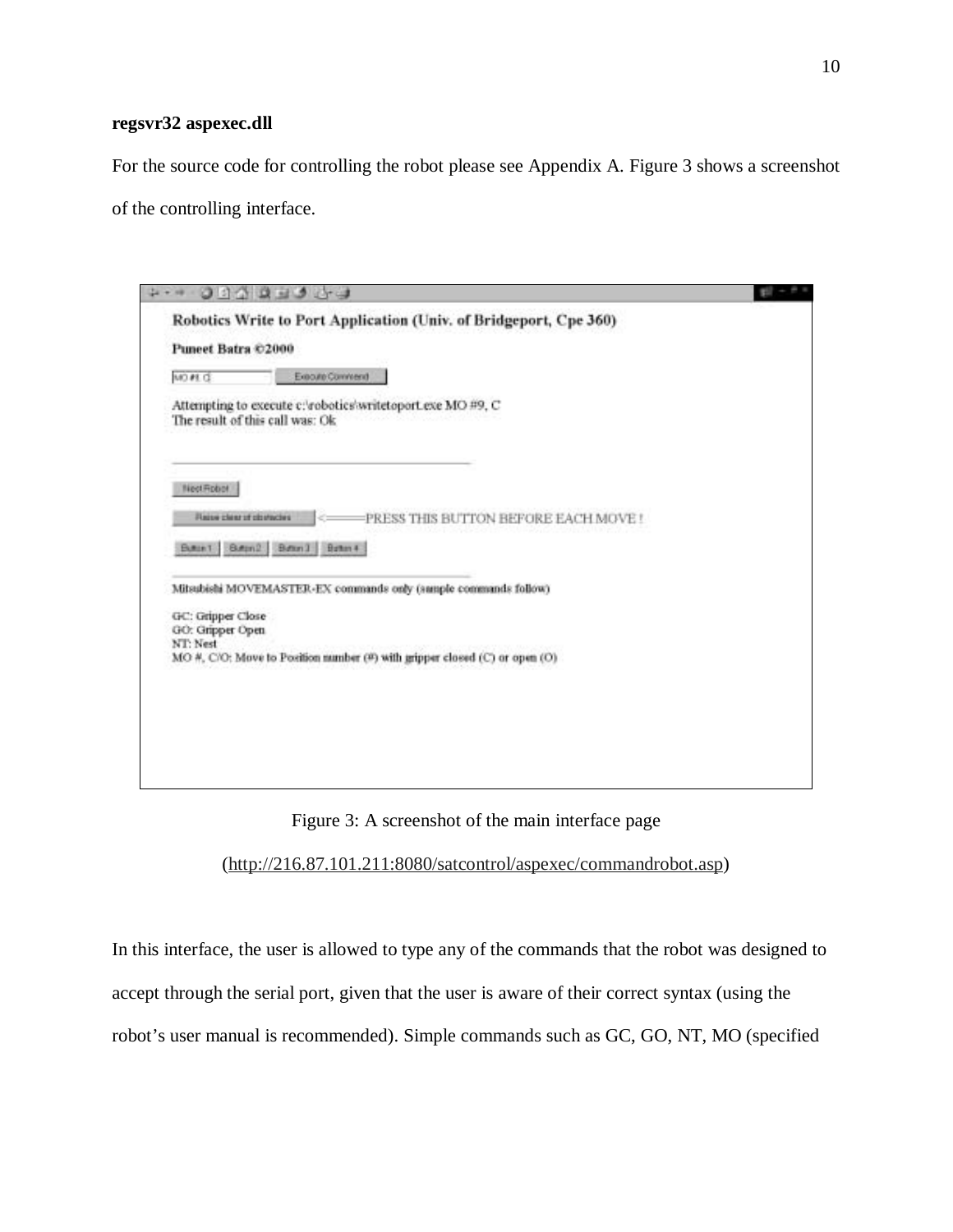on the interface page), are easy enough to use and assure a predictable positioning of the manipulator once the positions have been defined.

## **3. Remotely controlled Monitoring Vehicle**

## **3.1 Objective**

To come up with a prototype for a low-cost monitoring vehicle that can be controlled from a remote location providing visual feedback to the remote operator.

## **3.2 Purpose**

A small-scale prototype of the described product can demonstrate the low cost and ease of setting up a device with an enormous number of potential applications including: security surveillance, child monitoring, hostile territory exploration and even as a toy [6,7].

## **3.3 Available Resources**:

The resource available to build the prototype were limited to the following list:

## *Hardware*:

- PCs (IBM compatible)
- Mitsubishi Movemaster EX robot
- Generic RC car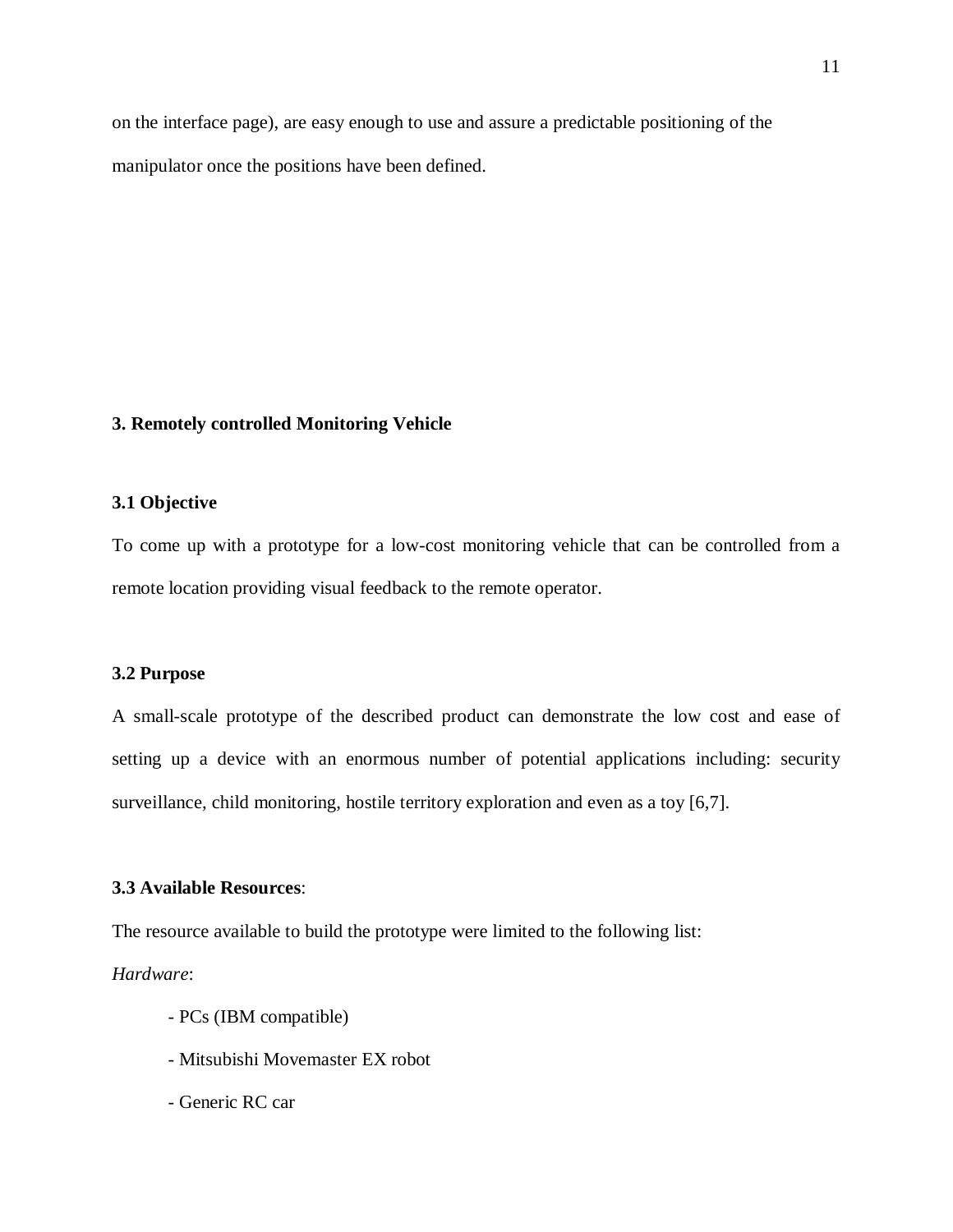- Radio Frequency (RF) transmitter
- Cables and connectors
- Controller box for Mistubishi Movemaster EX
- Wireless camera (for visual feedback)

## *Software*:

- Operating Systems (Windows NT, Linux)
- Programming Languages (C++, Java, VB)

## **3.4 Description**:

The two major implementation issues include:

1. Issuing commands to the server from a remote machine

2. Interpreting these commands and sending the appropriate signal to the car through the RF chip

## Issuing Commands to the server from a remote machine

Initially we set up a web server (Internet Information Server 4.0 was the server of choice since it is the most stable one available for a Windows NT platform)

The next step involved setting up HTML forms that allowed users to issue the appropriate commands to the server. However, an obstacle that arose here was that these commands needed to be sent to the RF-chip through the serial port. The web server does not have direct access to the computer's serial port since this is a major security issue [8]. To overcome this issue, we wrote a DLL, which allows ASP pages to run commands on the local machine. We then wrote a simple application, which took commands to be sent to the RF chip as command-line arguments.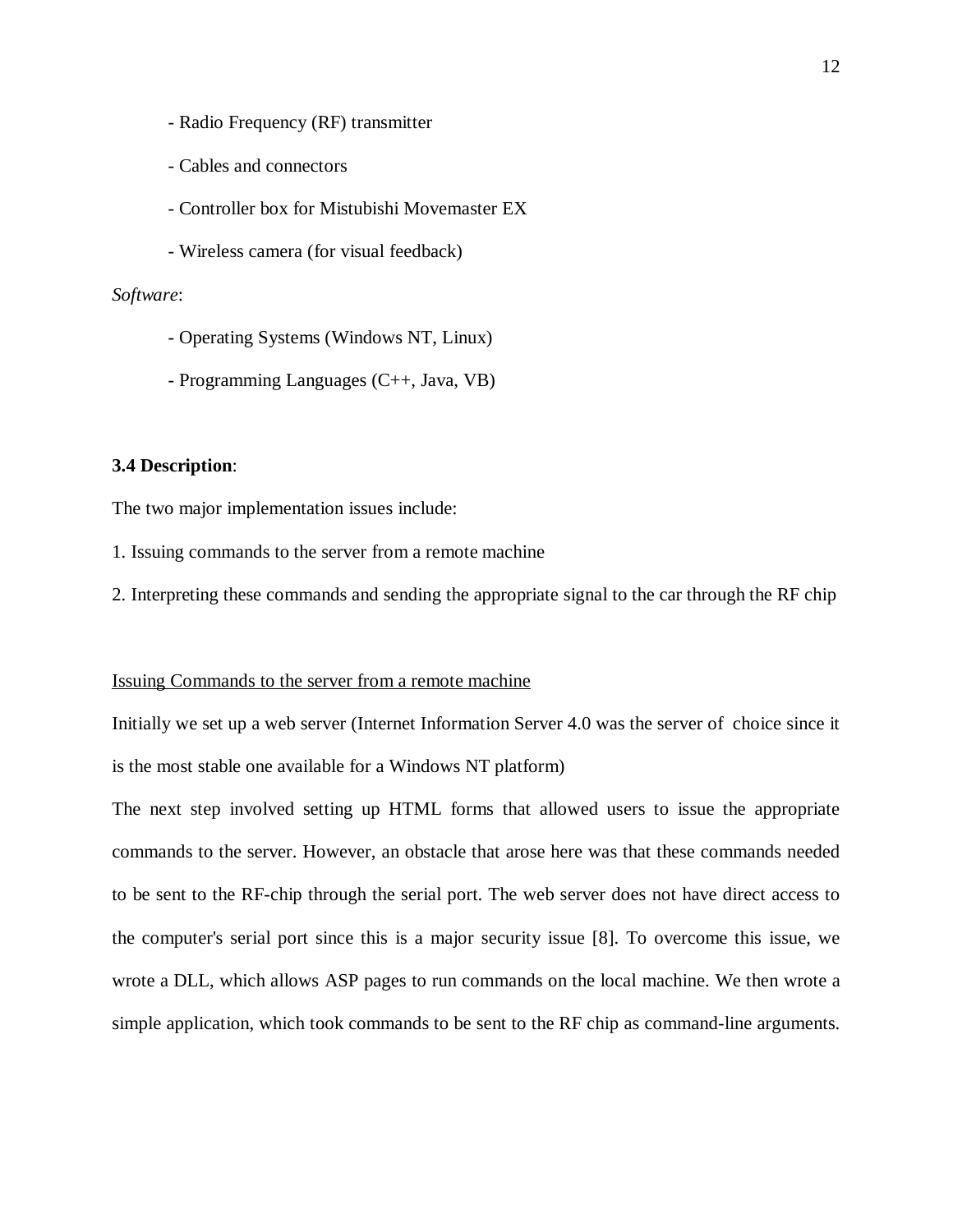The ASPExec module then ran this application with the necessary commands as command-line arguments, which were sent to the RF-chip.

However, the web-server/browser approach was dropped since limiting access to a single user was not possible and a number of security problems existed. Furthermore, to be able to provide two way communication between the client and the server (for purposes of a visual feedback), a browser would not serve the purpose.

Hence, a java-based approach was sought. We wrote an RMI-based server which accepted a maximum of one connection from the client software which was also written in Java. This design also allowed IP screening and other security features. The Java Server also had direct access to the local machine's serial port thus avoiding the need to write a separate DLL, which proved to be a security hole by itself [9].

#### Interpreting these commands and sending the appropriate signal to the car through the RF chip

The major implementation issue at this point involved deciphering the commands and having the RF chip transmit the appropriate signals. To resolve this issue, we needed an FPGA controller which would send a unique signal to the RF chip depending on the signal it received from the serial port. This approach was the most efficient but involved an expensive FPGA chip and expensive software, which was unavailable to us at development time [10,11].

The alternative solution we chose was to use a robot to decipher the signals from the server and manually manipulating buttons on the RF chip to send one of four signals (back, forward, left, right) to the vehicle. The availability of all the resources made us pick this as our option for the prototype.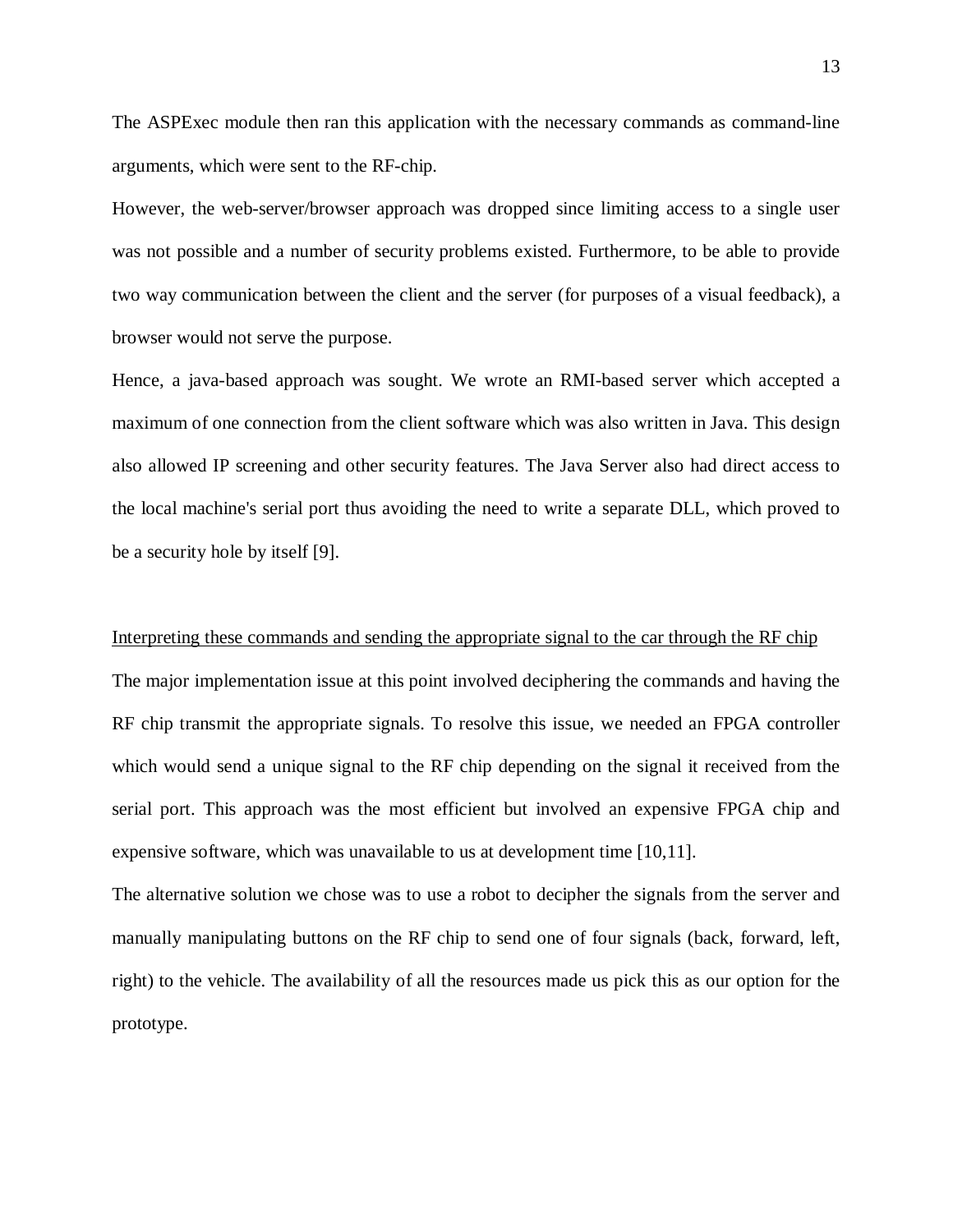The controller box for the Mitsubishi Movemaster-EX robot accepts commands as strings from a PC's serial port (RS-232). Since our client already had this capability we had to program the robot to teach it certain positions and send it commands to move to these positions in order to manipulate the controls on the RF-chip.

*The complete design flow chart is depicted in figure 4*



Figure 4. Execution flow diagram

## **3.5 Applications:**

Potential applications of our web-based system include:

- Security surveillance vehicle
- Exploration of hazardous environments
- War-time espionage
- Remote transportation of objects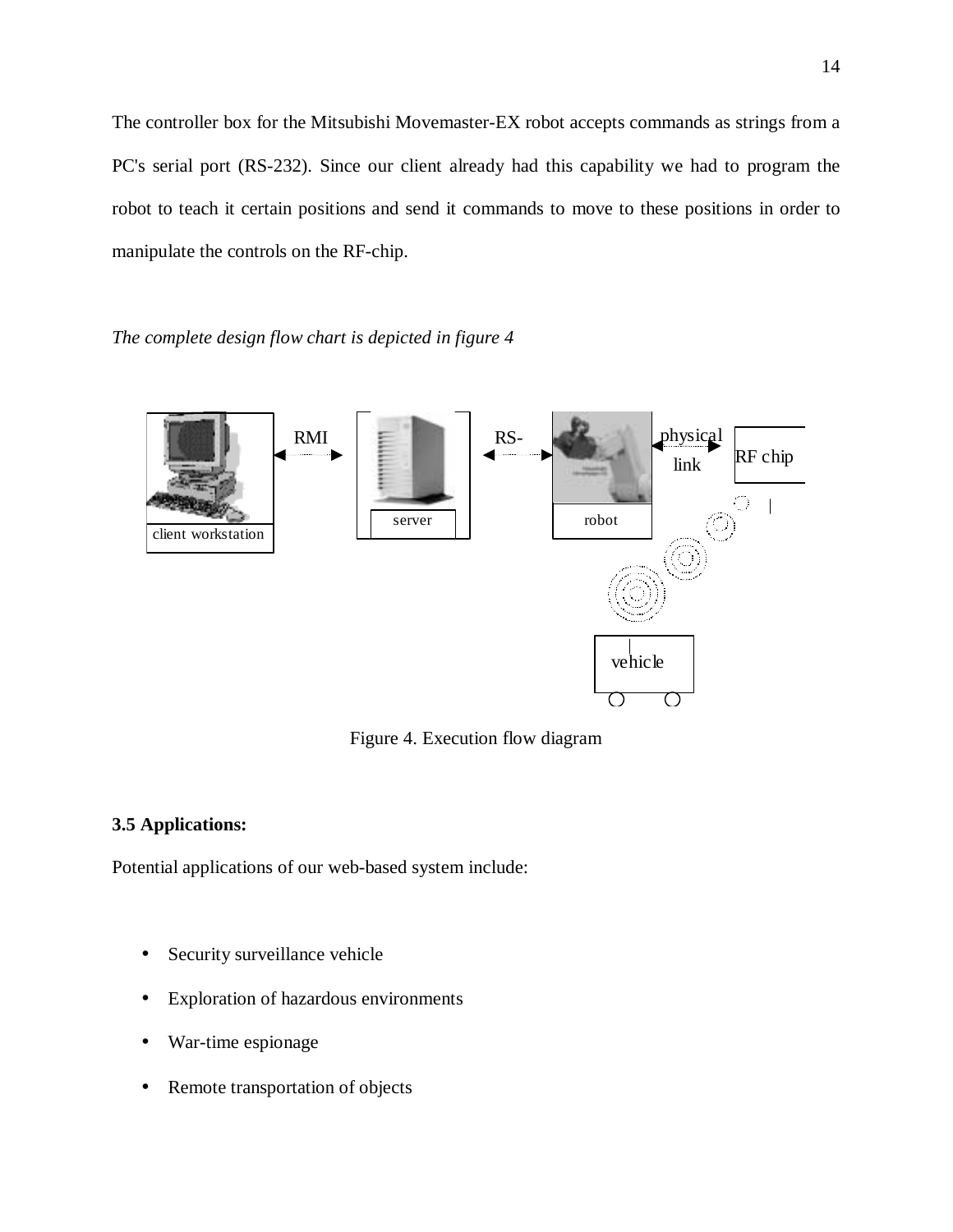• Support for disabled individuals [12]

# **4. Internet Controlled Satellite Transponder (using a remotely controlled robotic manipulator)**

## **4.1 Objective**

To be able to control a satellite transponder from a remote location by using a robotic manipulator to mechanically change controls on the receiver or an UHF/infrared remote control of the receiver.

The reasons a robot was used to mechanically use the controller unit instead of hard-wiring the controller unit (or the UHF remote control) to the server were: (1) The process of hard-wiring can permanently damage the expensive controller unit and subsequently render the transponder useless [13,14]; (2) The robot can be easily reprogrammed to adapt to different controller equipment, such as working with a remote controller.

To establish communication between the remote client and the robot via the server and enable the robot to carry out the desired commands without exceeding its limited workspace or running into obstacles, the following tasks need to be implemented:

1 - Interfacing between robot and server (RS-232)

- 2 Interfacing between receiver and server
- 3 Interfacing between the server and Internet
- 4 Teaching the robot (trajectory planning and generation)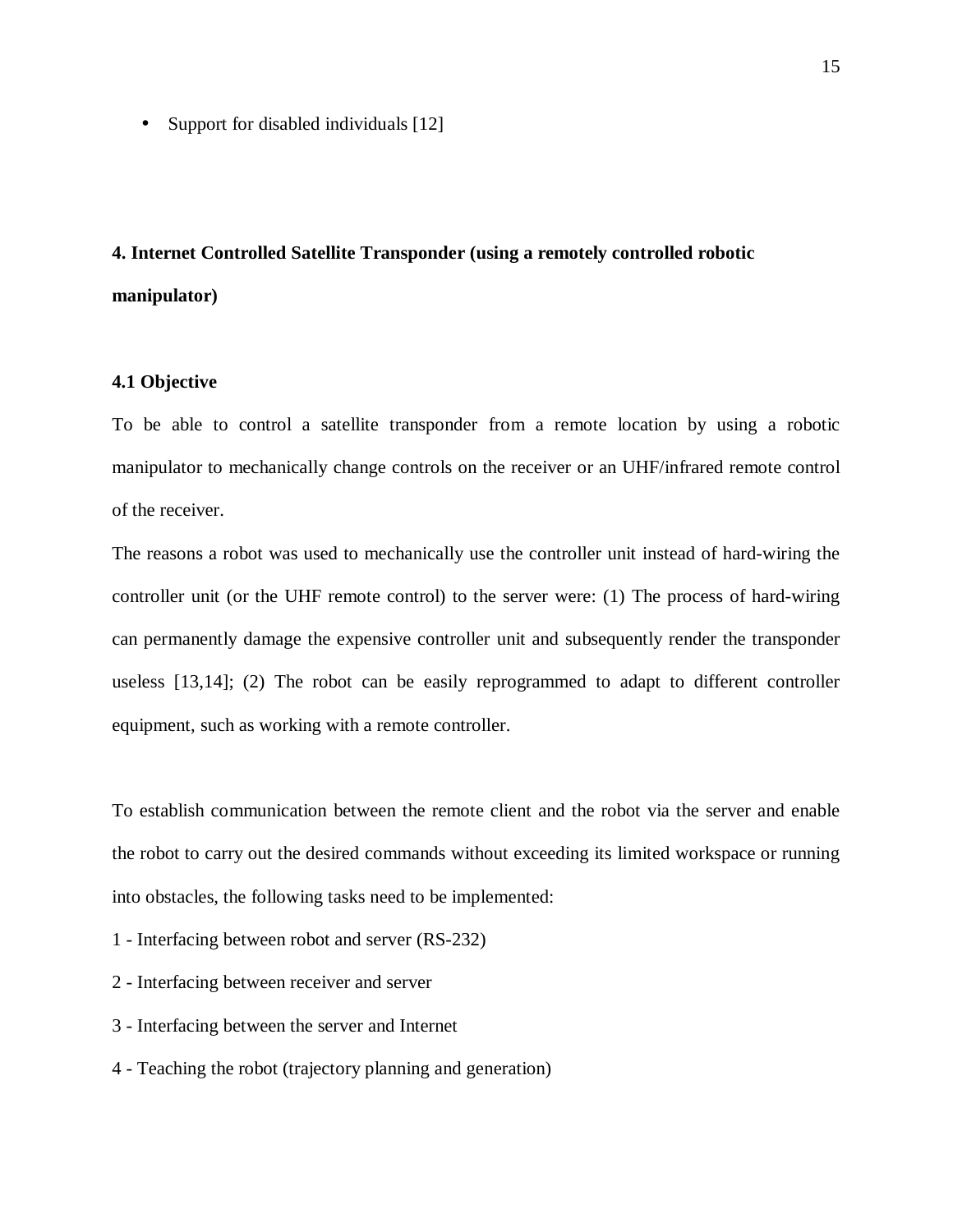A flowchart of the proposed system is shown in figure 5.



Figure 5: System Schematics

Interfacing between the robot and the server is carried out via the RS-232 serial port, which is a standard on the main board of any IBM-compatible PC. The robot's controller box simply receives commands as ASCII strings through the RS-232 connection. An important issue that arises is that there is only one-way communication. I.E. once the computer issues commands to the robot, the controller box does not send back a signal to indicate a successful or unsuccessful command interpretation and application [15]. To overcome this it is important that a flawless trajectory be planned during initialization of the robot and implemented in a manner such that obstacles do not pose a problem.

Sample commands (among others) that can be issued to the robot include: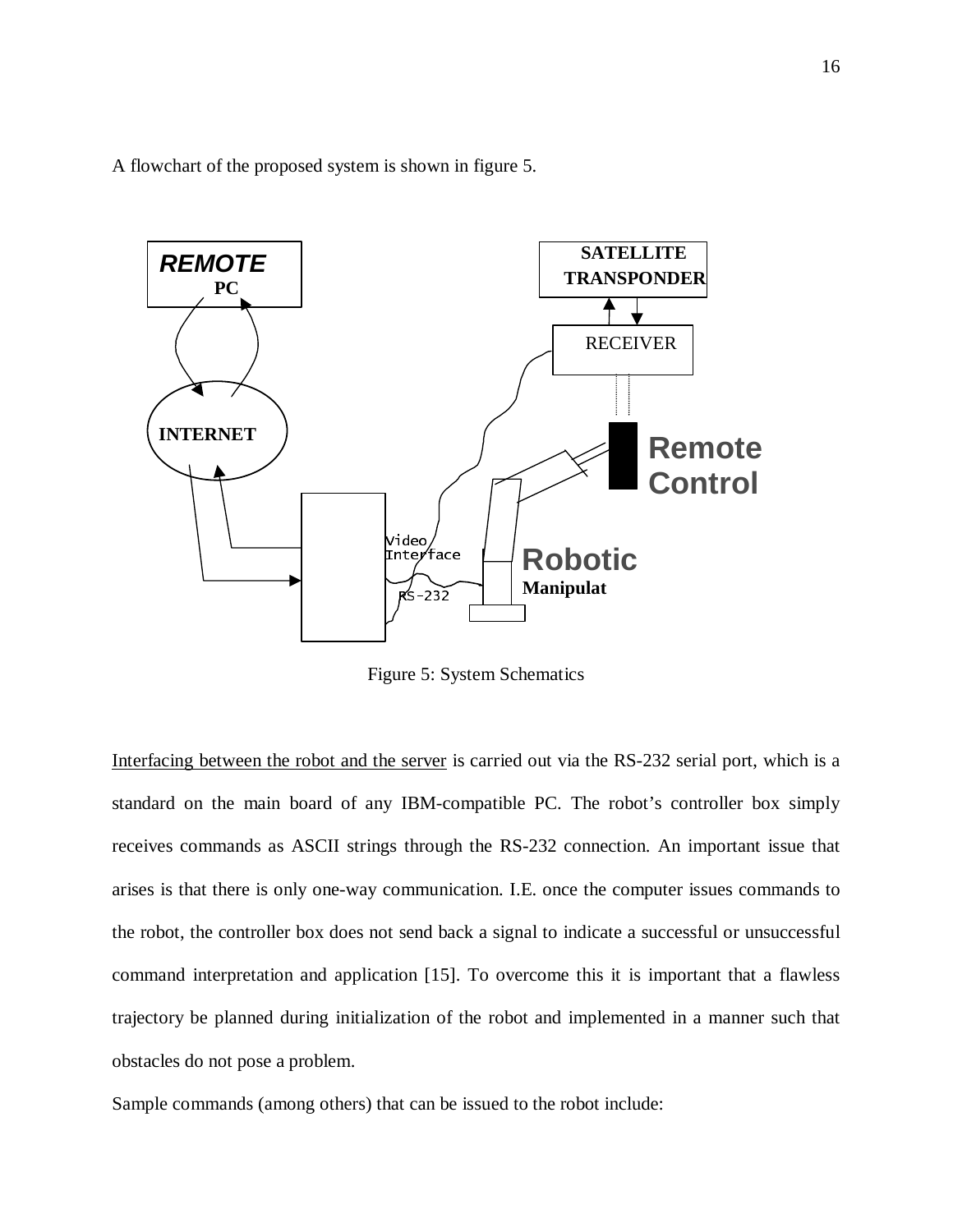**GC:** Closes the gripper

**GO:** Opens the gripper

**NT:** Nest the robot

Interfacing between the receiver and the server is implemented through a special interface card which takes the analog feed from the transponder's receiver and converts it into a digital format ready to be broadcast over the internet. The PC card receives a feed through a standard coaxial cable such as that used for Cable television. The transponder can point at different 'look-angles' and at each look-angle it can receive feeds at numerous frequencies.

Interfacing between the server and the internet is relatively simple since it involves setting up and configuring a web server to serve HTTP requests from clients. Security is an important issue here and user-authentication is vital since it is undesirable to have unauthorized individuals controlling the robot remotely and causing damage to the equipment. It is also important to ensure that only one individual is controlling the robot at the same time. It is also important to initialize the robot so that it starts at a position known to the software. Initialization also involves defining key positions in the robot's workspace and defining trajectories that the robot should travel along.

Lastly, the robot must be 'taught' about its surroundings and the environment that it will be operating in. This can be done by fixing the position of the remote control unit and defining its position relative to that of the robot. This allows the robot to 'know' where the controller unit is and where particular controls on the unit are. The robot must be nested prior to operation to ensure that it always starts from the same point thus allowing error-free software control.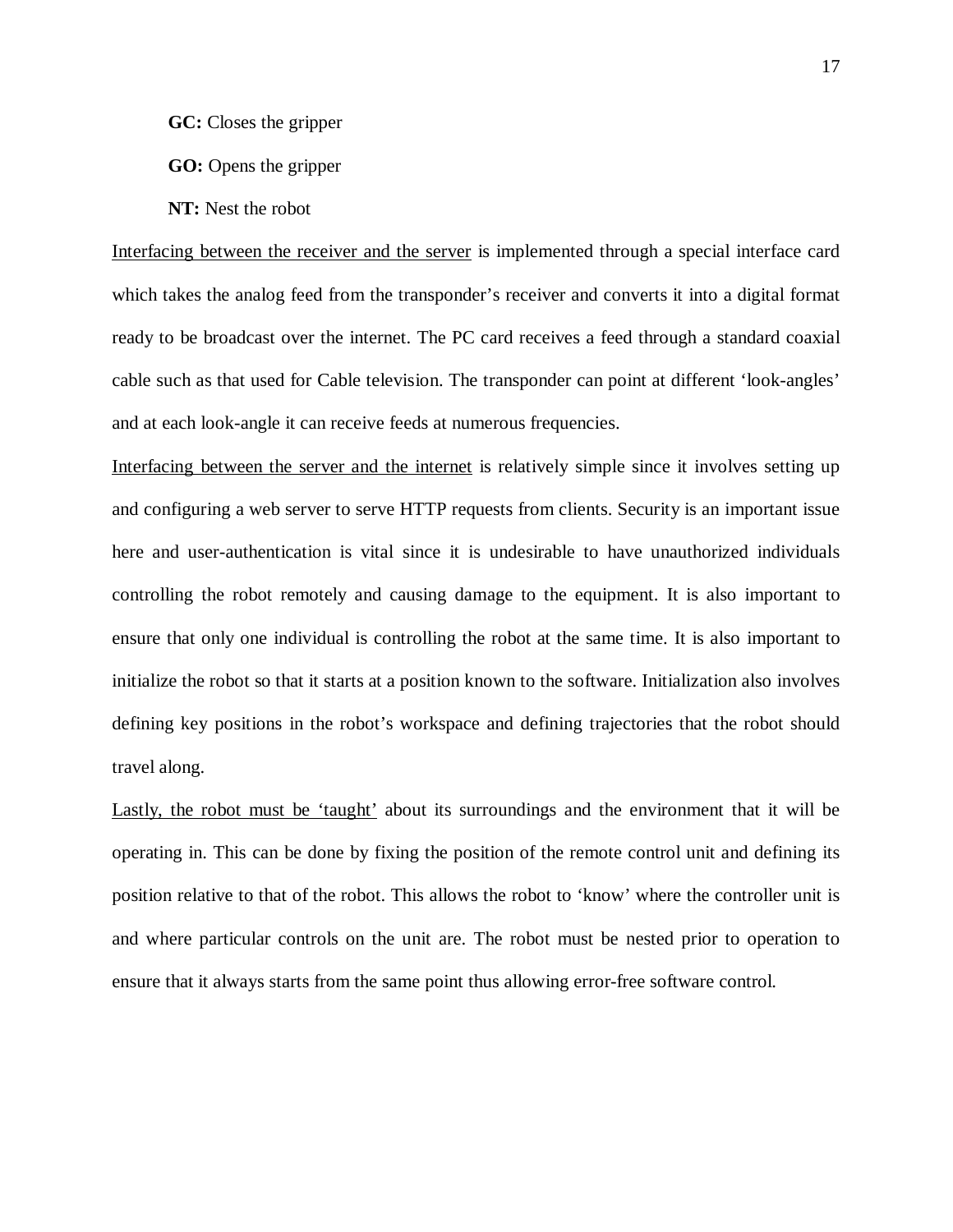## **4.2 Constraints and limitations:**

- Limited set of commands that the robot's controller box can understand

- Only one-way communication between the server and the robot's controller box
- The web server's clients have no access to the serial port, which is the only means of talking to

the robot

- Time constraints
- Compatibility issues force usage of a certain operating system

## **4.3 How were the above limitations overcome to achieve the objective?**

The following tasks had to be carried out:

- 1 Configure the server-to-server HTTP requests
- 2 Write software allowing HTTP clients to issue commands to the robot via the RS-232 port
- 3 Write software to initialize the robot and define the work area

*Server configuration* was relatively less complicated and setting up an NT server with an IIS web server to process requests and enabling security authentication and control was smooth.

An *ActiveX control* needed to be written in Visual C++. This component allows Active Server Pages to run executables on the server itself.

An *executable* called 'writetoport.exe' did the simple task of taking command-line arguments and sending these arguments to the robot as commands via the serial port. This application was first implemented in C++ under a DOS environment but when ported to Windows NT, the operating system's security management features did not allow direct access to the computer's serial ports [16]. This application needed to be re-written in a windows environment using Visual Basic.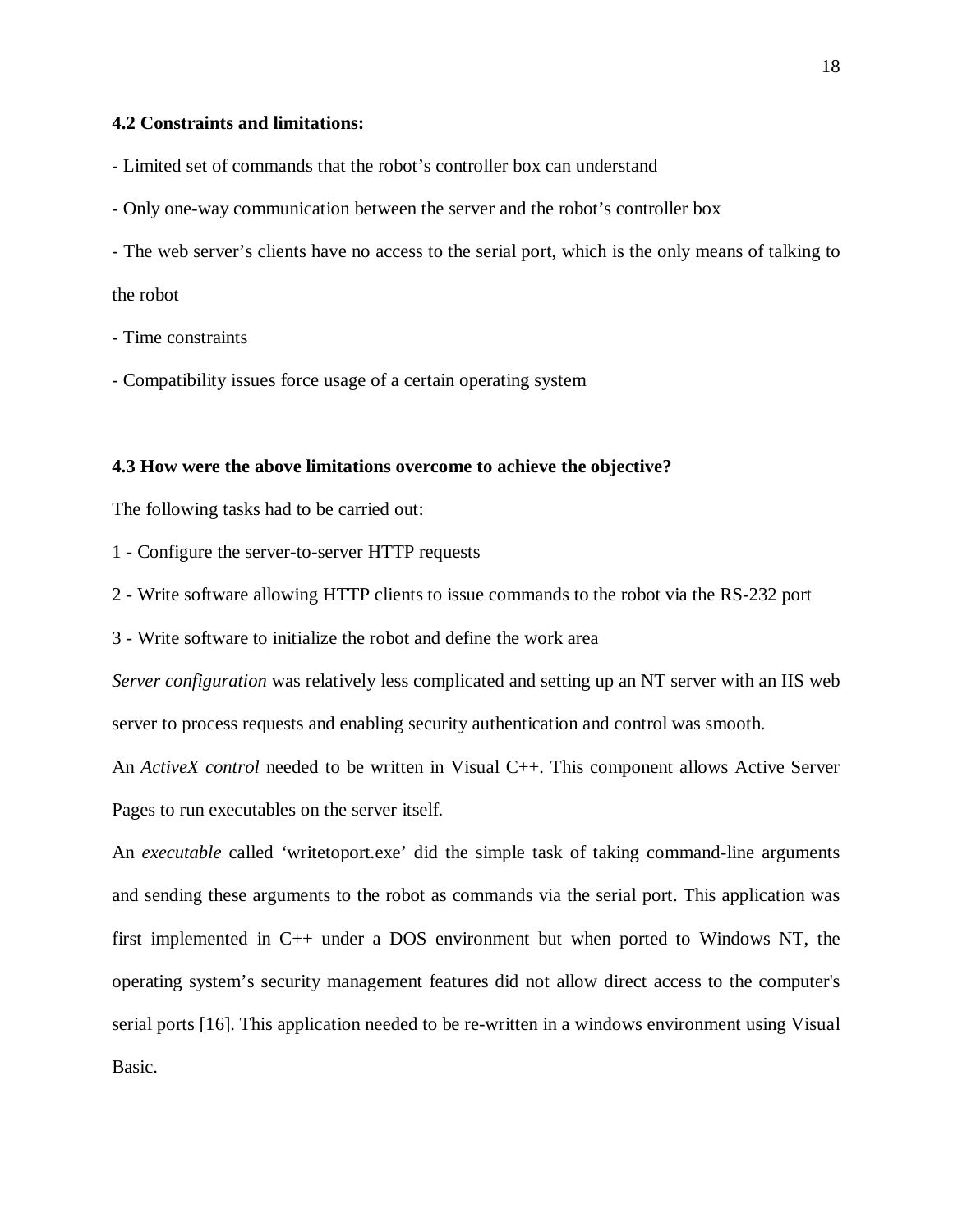## **4.3 Robot initialization**

As mentioned previously, robot-initialization is vital to ensure error-free operation, especially since the robot's controller unit sends back no signals to the server itself. The position of the remote control needs to be fixed and positions within the robot's work area need to be defined.

There are two basic types of movements:

- Point to Point (PTP) movement
- XYZ movement

PTP movement involves specifying the joint variables (the joint angles in this case) and changing them according to the desired position of the robot.

 $XYZ$  movement involves moving the end-effector in an x, y, or z plane. The joint variables are calculated based upon position and desired motion and accordingly changed and recalculated at every point within the trajectory [17].

XYZ movement is much slower and inaccurate than PTP movement since the robot needs to perform repeated calculations to determine the desired position. Hence PTP movement was used to minimize error between the desired trajectory and the actual trajectory. In order to use PTP movement the trajectories need to be well-defined; each of the joint angles need to be specified and effected simultaneously to allow smooth trajectories.

#### **4.4 List of resources (not exhaustive):**

- Mitsubishi MoveMaster EX robot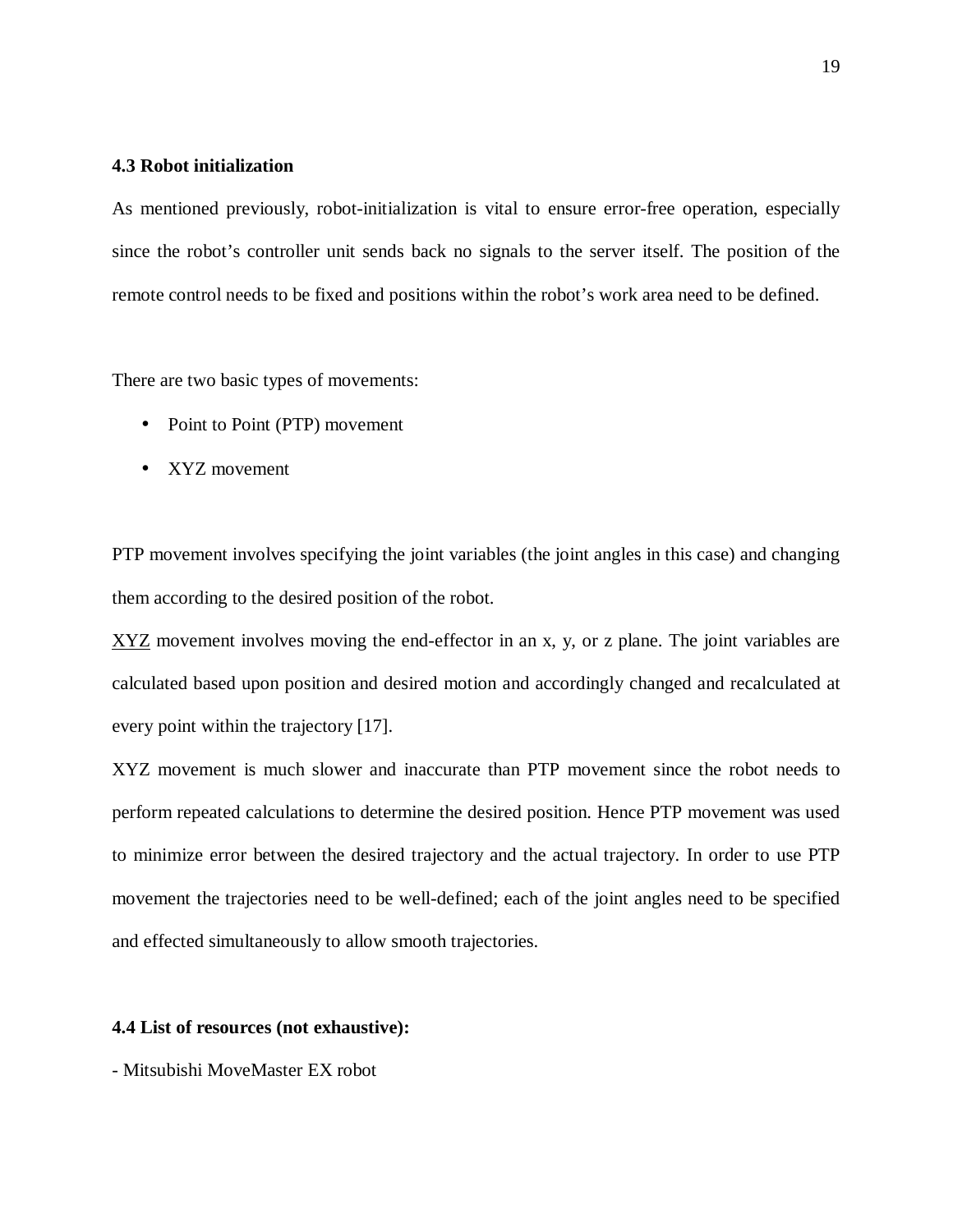- Satellite transponder and receiver
- Interface card for receiver
- IBM-PC or compatible
- Windows NT 4.0 (server)
- Internet Information Server 4.0
- Languages: C++, Visual C++, Visual Basic, VBscript (for ASP technology)

## **4.5 Advantages and potential uses:**

- Remote satellite feed for internet users
- Remote communication
- Distance learning

The project demonstrates the synergy created by combining robotic and computing power. On a larger scale this concept can be ported to pragmatic and useful web applications using robots.

## **Bibliography**

[1] Korein, J., and Badler, N., *Temporal Anti-Aliasing in Computer Generated Animation*, SIGGRAPH'83, pp. 377-388.

[2] Potmesil, M. and Chadkravarty, I., *Modeling Motion Blur in Computer Generated Images*, SIGGRAPH'83, pp. 389-400.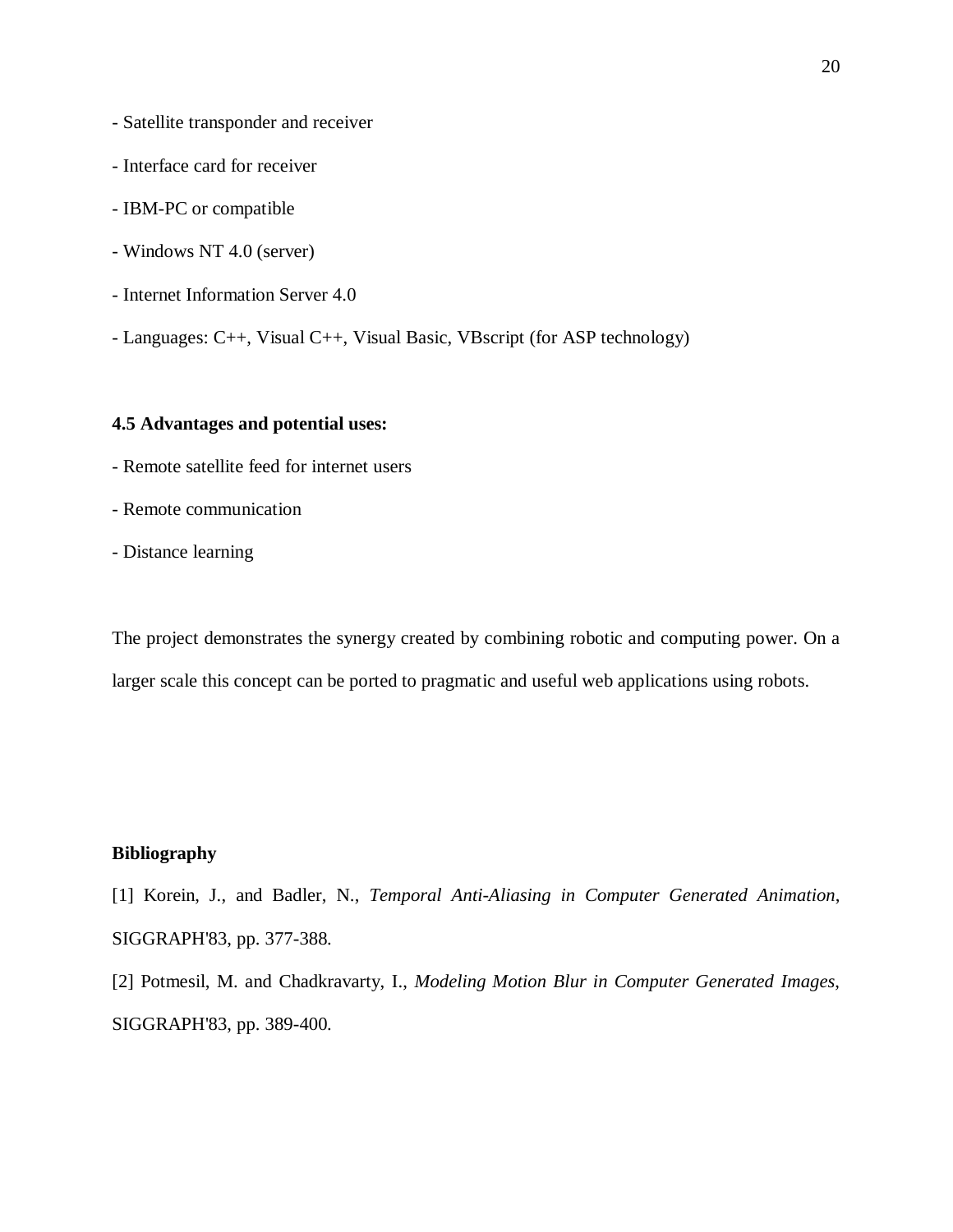[3] Cook, R., Porter, T. and Carpenter, L., *Distributed Ray Tracing*, SIGGRAPH'84, pp. 137- 146.

[4] Wilhelms, J., *Toward Automatic Motion Control*, IEEE Computer Graphics and Applications. V7 #4, April 1987, pp. 11-22.

[5] Zeltser, D., *Toward an Integrated View of 3-D Computer Animation*, The Visual Computer, VI #4, 1985. pp. 249-259.

[6] E. Grosso, G. Sandini, and C. Frigato. *Extraction of 3D information and volumetric uncertainty from multiple stereo images*. In Proceedings of the 8th European Conference on Artificial Intelligence, pages 683-688, August 1988.

[7] P. Hebert, D. Laurendeau, and D. Poussart. *Scene reconstruction and description: geometric primitive extraction from multiple viewed scattered data*. In Proceedings of IEEE Conference on Computer Vision and Pattern Recognition, pages 286-292, June 1993.

[8] A. Hilton, A.J. Toddart, J. Illingworth, and T. Windeatt. *Reliable surface reconstruction from multiple range images*. In Fourth European Conference on Computer Vision, volume I, pages 117-126, April 1996.

[9] Tsai-Hong Hong and M. O. Shneier. *Describing a robot's workspace using a sequence of views from a moving camera*. IEEE Transactions on Pattern Analysis and Machine Intelligence, 7(6):721-726, November 1985.

[10] H. Hoppe, T. DeRose, T. Duchamp, J. McDonald, and W. Stuetzle. *Surface reconstruction from unorganized points*. In Computer Graphics (SIGGRAPH '92 Proceedings), volume 26, pages 71-78, July 1992.

[11] V. Krishnamurthy and M. Levoy. *Fitting smooth surfaces to dense polygon meshes*. In these proceedings.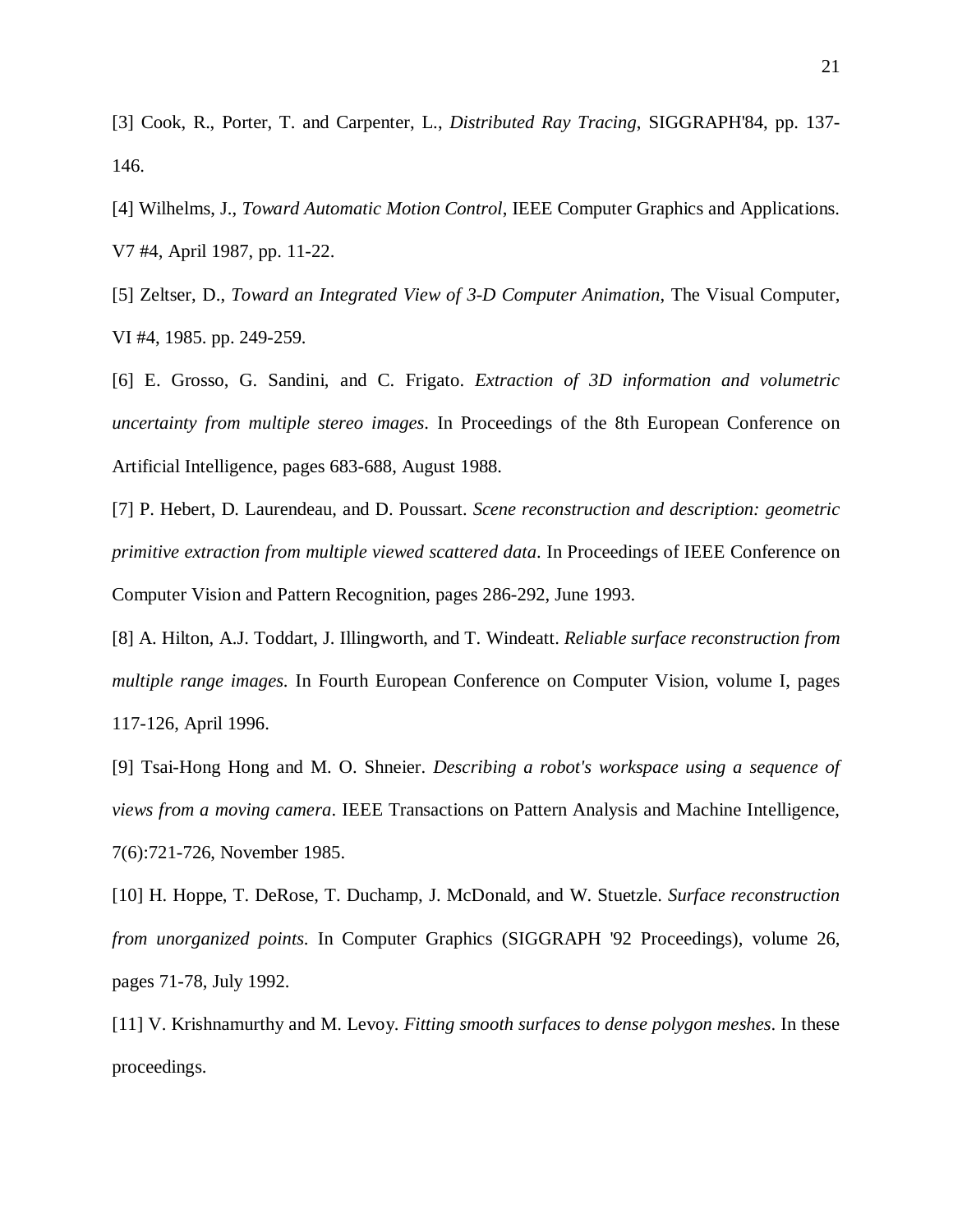[12] P. Lacroute and M. Levoy. *Fast volume rendering using a shear-warp factorization of the viewing transformation*. In Proceedings of SIGGRAPH '94 (Orlando, FL, July 24-29, 1994), pages 451-458. ACM Press, July 1994.

[13] A. Li and G. Crebbin. *Octree encoding of objects from range images. Pattern Recognition*, 27(5):727-739, May 1994.

[14] W.E. Lorensen and H. E. Cline. *Marching cubes: A high resolution 3D surface construction algorithm*. In Computer Graphics (SIGGRAPH '87 Proceedings), volume 21, pages 163-169, July 1987.

[15] S-F Chang, J.R Smith, H.J. Meng, H. Wang, and D. Zhong. *Finding images/video in large archives*. D-Lib Magazine, February 1997.

[16] Stavros Christodoulakis and Peter Triantafillou. *Research and development issues for largescale multimedia information systems*. ACM Computing Surveys, Dec 1995.

[17] M.G. Christel, D.B. Winkler, and C.R. Taylor. *Multimedia abstraction for a digital video library*. In ACM Digital Libraries '97, pages 21-29, Philadelphia, PA, 1997.

## **Appendices**

#### **Appendix A: Source code for the commandrobot.asp page**

<HTML>

<head><title>ASPExec Test (ExecuteWinApp)</title><head> <body bgcolor=white text=black> <blockquote> <H3>Robotics Write to Port Application (Univ. of Bridgeport, Cpe 360)</H3> <H4>Puneet Batra &copy; 2000</H4>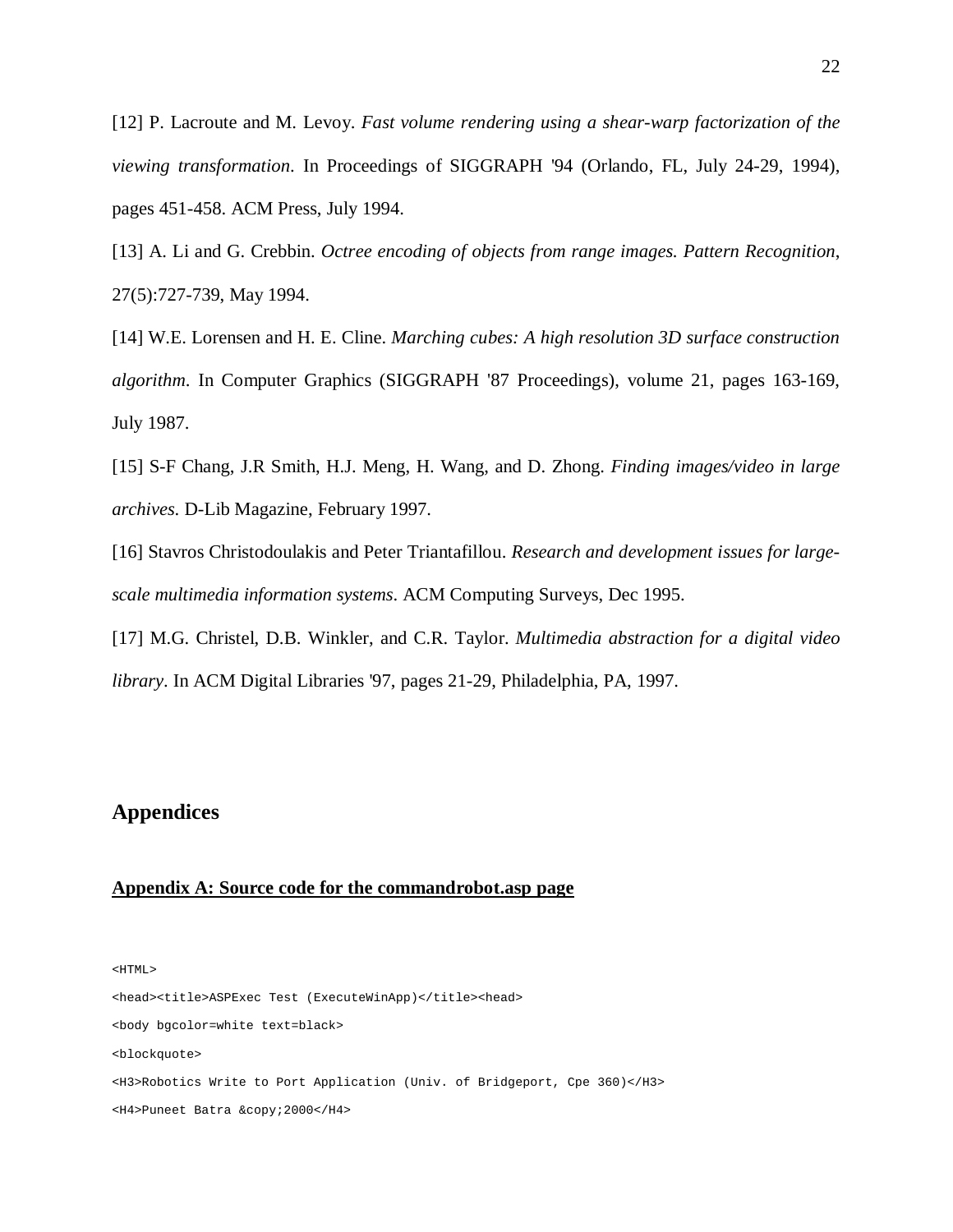```
<FORM ACTION="commandrobot.asp">
<INPUT TYPE=TEXT SIZE=20 NAME="command">
<INPUT TYPE=SUBMIT VALUE="Execute Command">
< / {\rm FORM} >
```

```
<\frac{6}{6}
```

```
cmd = request.querystring("command")
  Set Executor = Server.CreateObject("ASPExec.Execute")
  Executor.Application = "c:\robotics\writetoport.exe"
  Executor.Parameters = cmd
 Executor.ShowWindow = True
 Response.Write "Attempting to execute " & Executor.Application&""& Executor.Parameters &
"<br>"
  strResult = Executor.ExecuteWinApp
 Response.Write "The result of this call was: " & strResult
\frac{6}{6}<BR><BR><BR><HR ALIGN=LEFT WIDTH=50%>
<FORM ACTION="commandrobot.asp">
<INPUT TYPE=HIDDEN SIZE=20 NAME="command" VALUE="NT">
<INPUT TYPE=SUBMIT VALUE="Nest Robot">
< / {\rm FORM} ><FORM ACTION="commandrobot.asp">
<INPUT TYPE=HIDDEN SIZE=20 NAME="command" VALUE="MO 9, C">
<INPUT TYPE=SUBMIT VALUE="Raise clear of obstacles"> <FONT COLOR=RED> <=====PRESS THIS BUTTON
BEFORE EACH MOVE !</FONT>
< / {\rm FORM} ><TABLE>
<TR><TD></FORM>
<FORM ACTION="commandrobot.asp">
<INPUT TYPE=HIDDEN SIZE=20 NAME="command" VALUE="MO 1, C">
<INPUT TYPE=SUBMIT VALUE="Button 1">
</FORM>
```